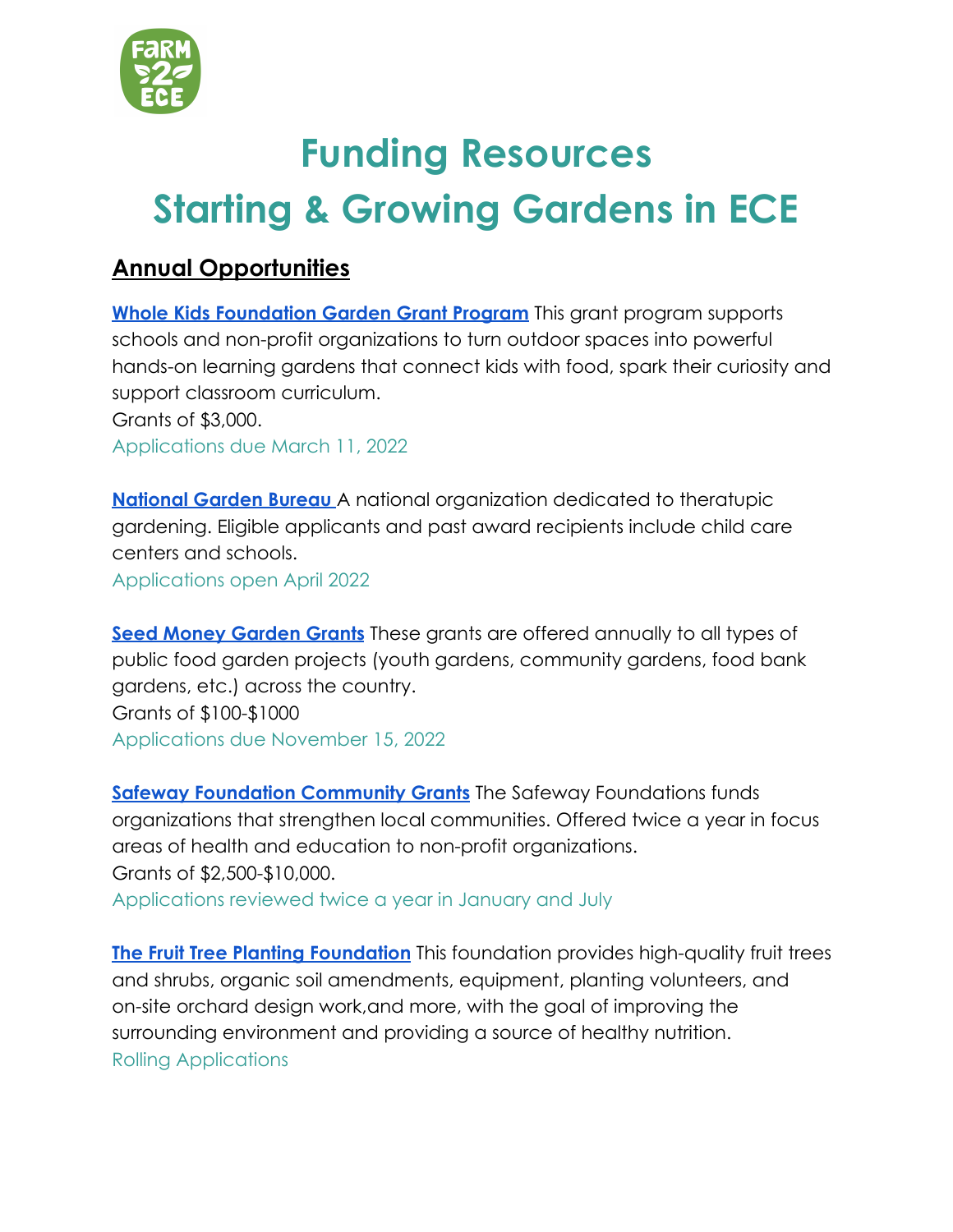**[KidsGardening.org](https://kidsgardening.org/grant-opportunities/)** A set of grants offered annually that support starting or expanding a garden project. Grants of \$500-\$1000. Check back for new application dates

**[American Heart Association Teaching Gardens Grant](https://www.heart.org/en/professional/educator/teaching-gardens/teaching-gardens-grant)** This grant supports thriving garden spaces for schools and organizations. Grants of \$2,500. Check back for new application dates

**[Head Start Garden Grants](https://nhsa.org/gromoregood-garden-grants/)** These grants supplement needs of new or existing garden projects, or supplement/launch outdoor green space projects (i.e., land that is partly or completely covered with grass, trees, shrubs, or other vegetation and an option for children and the community to learn). Grant of \$2,500-\$5,000 Check back for new application dates

## **Grant Lists**

**[Life Lab](https://lifelab.org/2020/03/grant-searching/)** Garden Grant List

**[Head Start Garden Grants](https://nhsa.org/gromoregood-garden-grants/)** for Head Start Programs

**[GrowingSpaces](https://growingspaces.com/gardening-grants/#school)** Garden Grants

**[Action for Healthy Kids](http://actionforhealthykids.org/grants-support)** Grants

**[Whole Kids Foundation](https://www.wholekidsfoundation.org/programsns-grant)** Grants

## **Opportunities by Location**

#### **South Sound, Washington**

**[Good GRuB Victory Garden Project](https://www.goodgrub.org/victory-garden-project)** Each spring, GRuB partners with veterans, individuals, families, and organizations to build backyard vegetable gardens. If you represent a school, non-profit, or tribe and you're interested in partnering to build gardens at your facility, contact beau@goodgrub.org to discuss your vision